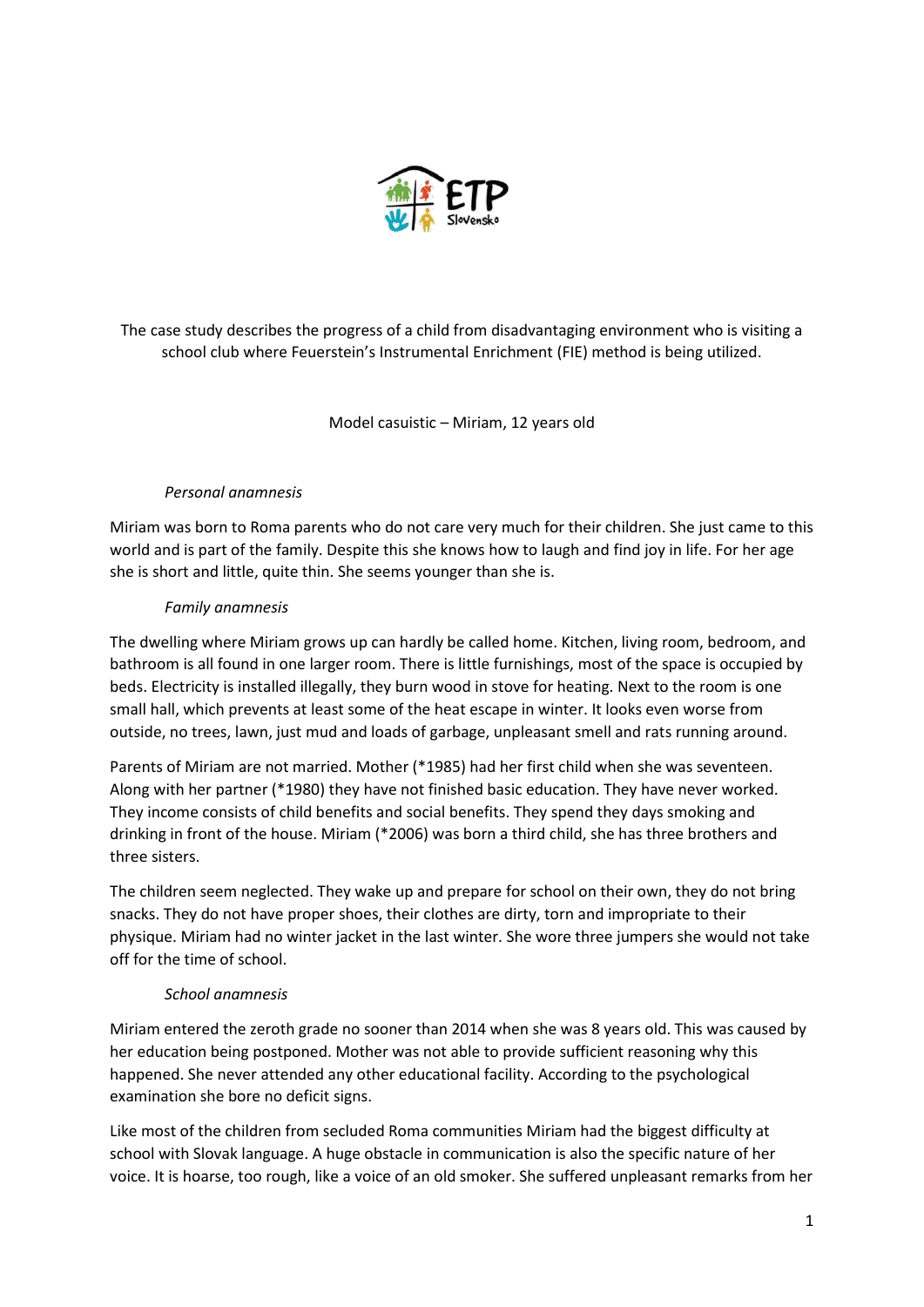classmates because of her voice. Despite her age she could not cope with curriculum of the first grade. She refused to work in classes and disturbed them often. She did not respect the rules of the school. Class teacher has therefore recommended her for a special-pedagogical examination, based on which she was moved to a second grade of special class the next year.

Lesser difficulty of curriculum, different collective and teacher changed Miriam. Positively as she got better results and it is clear she understands what she learns. Negatively they affected her behaviour. She began to shout at random at times least suitable. She pretended to sleep in class. On her way from school she laid on the road before her classmates and pretended to be dead. She enjoyed herself during all of this. Neither talking to her nor reprimanding her helped. After a while those displays disappeared. Despite all this her teachers do not assess her as a problem child. According to them she is a reasonable child who can be worked with if she is in the mood for it. Miriam is now 12 years old and successfully finished the third grade of special class at the elementary school. She knows all the letters of alphabet and can read a printed text. She can memorize a song or a poem. She can add and subtract up to twenty. She likes to draw, cut with scissors, and glue things. She is manually sound.

Miriam likes going to school. Her parents, however, do not pay adequate attention to her. If she is ill or does not have anything to wear, they leave her at home without informing school. She then receives absence without leave.

## *Social anamnesis*

Miriam is similar to her classmates at the first glance. When playing and during other activities it becomes clear she is older. She acts casually in the collective but she is not dependent on it. She can play on her own. She does have a best friend she would hang on to. She treats everyone equally. Her mood is changing. She respects adult to some extent. To shout at or assert dominance brings no success. She likes puzzle the most, plays ball, paints very nicely, and has a sense of colour. When we ask her to do something she is eager to help. After school she helps with household chores, she can cook, clean, take care of younger siblings, she brings in water when required and can bathes on her own. In summer she spends most of her time at a nearby spring, which serves local children for swimming pool.

She has a constant urge to nibble her thumb.

# *Difficulties found after joining the club*

Miriam began to visit school club right after entering the school in 2014. At the time we worked with standard methods, not FIE. Miriam did not really come through among her twelve classmates. She sat quietly in the back row and watched what was going on around her.

She had no difficulties making eye contact with an adult and listen to instruction. The problem was her not understanding Slovak at all. She tried to make out from our eyes what we were saying. Our communication must have looked silly at times. We asked her to close the door and Miriam went on to get pencils watching us the whole time to tell what it was we wanted from her. That is why we mainly in the beginning used the help of the assistant who helped us translate to Roma. Despite the nature of her voice she liked to sing. Only when singing she was not ashamed.

Tasks she approached with joy. If she had difficulties she would push all materials aside, crossed her arms, and refused to continue. She was afraid to ask for help when she did not understand something. She preferred to observe one of her classmates and copy what he or she was doing.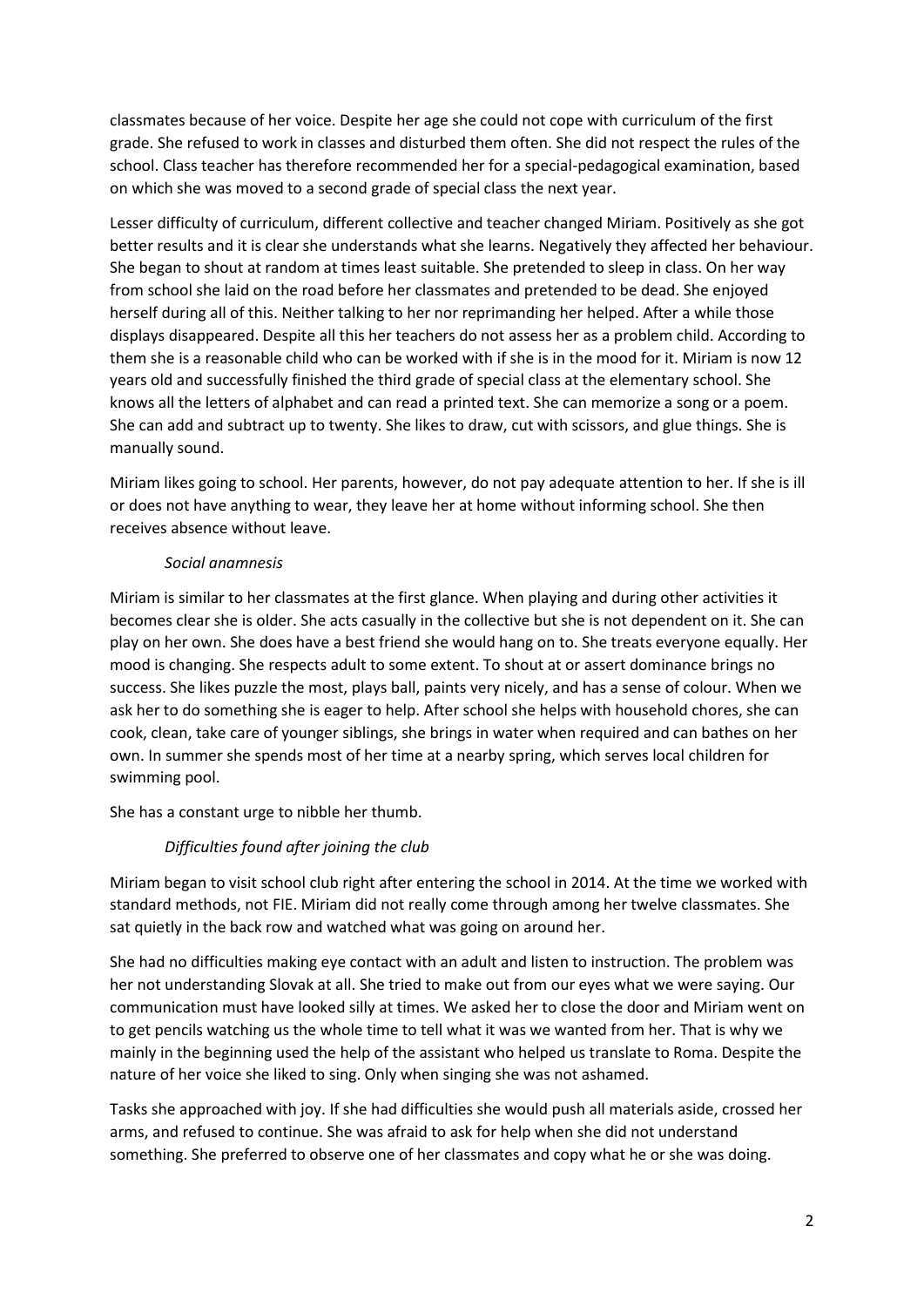Miriam need to ascertain everything she did she did right. She was unsure when she did not receive feedback and refused to continue until she received it.

She felt relaxed in the collective, she liked to advise others playing games what they should do. If the game, however, was not developing according to her idea she began to act aggressively. In such cases she would play on her, separated from others. She was unable to work in collective or even in pairs. Every task ended with disagreement, after which Miriam retreated.

# *Progress under the influence of FIE*

Miriam made huge progress during the four years in the school club. We worked with FIE method for three years. We finished two instruments, Organization of Dots and Recognizing Emotion.

We began to work with Organization of Dots when Miriam was in the first grade. She already possessed some basic vocabulary. Despite that she remain silent while working on first few pages. She only sat quietly and observed what was going on. She did not respond to encouragement. When we turned our attention to her she was bashful. But she finished the pages without difficulties. When we reached the pages with an error where the difficulty goes up she did not know how to proceed since the very first line. She did not ask for help. So we kept eyeing her up. As usual she pushed the page away from her and began sulking. She stared into the ground for a while and muttered for herself how she was not going to do this, the page is stupid and she does not know this. Afterwards she began to observe her classmates. She realized everyone is working and no one noticed her troubles. At that moment she pulled the page back in front of her and muttered she would do it if all others are able to. And she finished the page without any assistance.

Miriam being able to finish page with an error is visible even at other club activities, such as drawing. Previously when she was not able to draw a window of a house as well as she deemed necessary she would throw away the whole paper and began anew. Now she can accept imperfect drawings or she can correct them until she is satisfied.

The influence of FIE is visible in her approach to work. Before she starts drawing she first thinks where is she going to start drawing and will she draw as first. She draws in the air above the paper and whispers to herself her plan. She does not go in headlong as she used to.

Gradually she began to take part in discussions if only with a single word. Because no one is laughing at her for her voice in the club, she is slowly getting self-confidence and courage to speak. During last year Miriam communicated very well even without covering her mouth with her hands. Last time she told the whole class how she makes pasta with tomatoes at home. She remains more comfortable in the role of listener rather than speaker.

She learned how to ask for help. She ceased being ashamed for not understand something. She overcame her own fears and shares her problem with us.

When playing a game as collective she takes on less dominant role, listens to the needs of her classmates more, and is even able to settle on compromise in order for the game to continue.